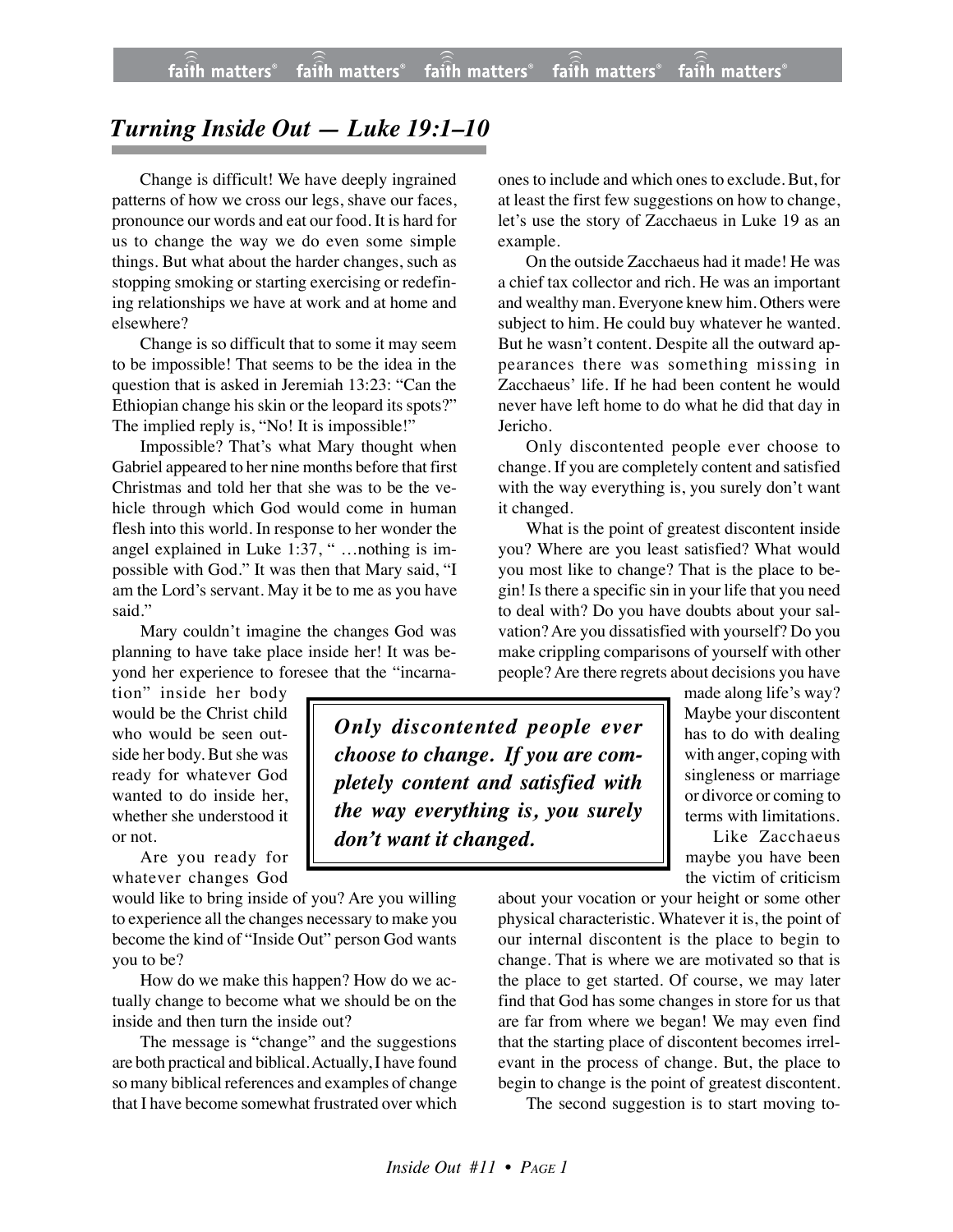ward change. Just getting going is essential to change. This in no way means that doing wrong is better than doing nothing at all. However, doing nothing at all may be just about as bad as doing something wrong. Sometimes we just need to get going. We need to get out of bed even if we don't know where the day will take us. We need to get the car rolling even if we don't know the direction we are to go. It is pretty hard to steer a stationary car!

Zacchaeus "wanted to see who Jesus was." I doubt that he really knew why. All he knew was that there was some discontent in his life and that Jesus from Nazareth was coming through Jericho. Zacchaeus may not have even connected the two. He just did something.

Actually, what he did was to move along a thread that had in it two strands — a strand of information and a strand of action. He had a tidbit of information. He had heard a little about Jesus, so he wanted to see for himself. When he couldn't get a glimpse of the Messiah, he recognized his handicap and did something about it.

Zacchaeus acted. He climbed a sycamore tree. He added action to information. It was not a particularly dignified thing for an important politician in the city of Jericho to do. But he did what he needed to do and acted upon the information he had in order to get new information that was necessary to bring about change.

When Zacchaeus acted he saw Jesus and Jesus spoke directly to him and extended a self-invitation to Zacchaeus' house that day. The new information required a new action and he responded joyfully and said to Jesus, "Come on over." Then Zacchaeus slid down the tree and took Jesus home with him. The thread of information and action continued until Zacchaeus changed in wonderful ways he never dreamed of when he rolled out of bed with his inside discontent that morning!

Those of us who want to change on the inside and then turn inside out can learn a lot from Zacchaeus! We can learn to get moving even when we do not fully know in what direction God will lead us. Just start moving toward change. We can learn from Zacchaeus to seek out Jesus and whatever information he has for us. The information is different for each of us because we each need different changes. But we can learn to do whatever we need to do to move toward change.

There are lots of us who would be too embarrassed to climb a tree. In the same way there are many of us who are too embarrassed or too proud to go to a counselor or take a seminar or read a book or do whatever we need to do to get the information we need to change. But we can learn to act on the information we have. With each new piece of information from Jesus, Zacchaeus acted and then got more information.

Sometimes we wonder why God doesn't tell us more. The reason is that we haven't done anything about what he's told us already. The way to more information is to act on the information we already have.

Does all of that make sense? Maybe it would help to run through an example. Suppose you are discontent with your spiritual life. You take action and go to church. At the church service you get information that the Bible is available and prayer is powerful. You act by buying and reading a Bible and praying daily. You get information from the Bible about salvation and the filling of the Holy Spirit. But you don't understand it. So you act by talking to a pastor or other Christian to get some counsel. That action gives you more information on how to better understand the Bible, pray to God and experience the filling of the Holy Spirit. Action, information, action, information. It all leads to change — from the inside out. But remember, like Zacchaeus, we must start moving toward change if we really want to get there!

A third suggestion is that we should behave the way we want to become. In Luke 19:8 we find that "Zacchaeus stood up and said to the Lord, 'Look, Lord! Here and now I give half of my possessions to the poor, and if I have cheated anybody out of anything, I will pay back four times the amount." Understand that at that point Zacchaeus knew Jesus less than one day. At that point Zacchaeus had not lived the Lordship of Jesus Christ even though in the text he addresses Jesus by the title Lord. Zacchaeus had not yet given half of his money to the poor. He had not restored anything, much less four times what he had taken, to those whom he had defrauded. All of this was future! But in that moment when he stood in front of Jesus and said these words, he was beginning to behave the way he wanted to become. What a great and powerful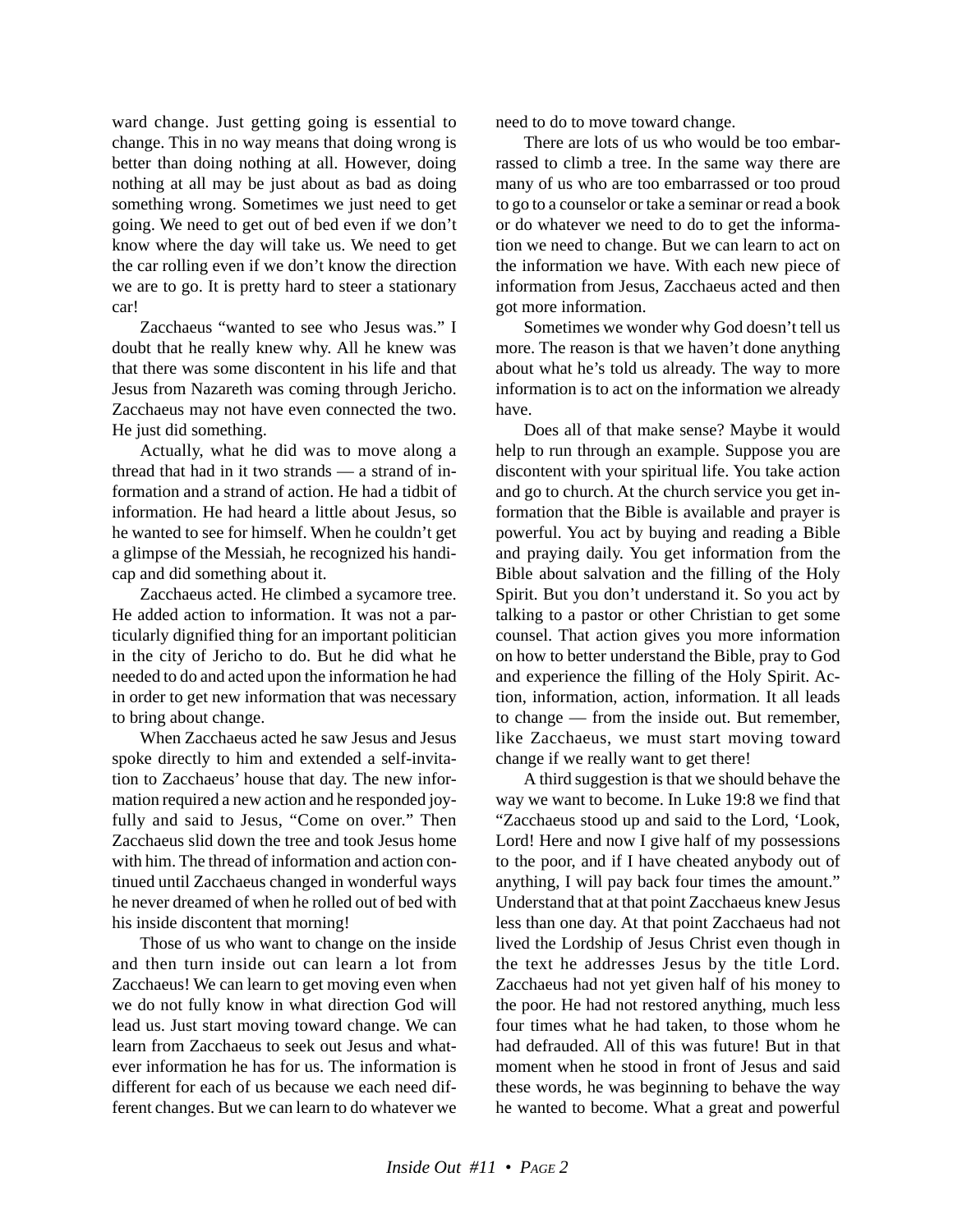principle for change in our lives!

Actually, this is both a simple and a complex principle at the same time. It is simple in its profound truth that we begin major change in our lives by behaving in the way that we want to become. But it is also complex in that it deals with the inside and the outside of us. The inside changes the outside. But the outside changes the inside, too.

Let me try to explain. We make an inside change about outside behavior. That changes outside behavior in ways not yet totally changed inside. But the outside gives momentum to the inside for further changes. There is an ongoing process. It is a

synergism. The two work together for change on the inside and on the outside.

There is another interesting hint about change in what Zacchaeus did. He built in a certain measure of success. He started doing what he could do — giving

*half* of his goods to the poor. On another occasion Jesus suggested that a rich man sell *all* that he had and give it to the poor. Zacchaeus may have eventually given all. He may have quit his questionable profession as a collector of taxes for the hated Romans. He started with a very big step, but one that was likely to succeed.

Sometimes we try to change everything immediately and we fail miserable. We choose to revolutionize our spiritual lives by reading the Bible in a month and praying six hours every day. We add fasting to the effort. Results? Nothing! Part of the process of changing is starting with something attainable and trusting God for the impossible.

We often find that God rewards our faith and simple beginnings with the power to change what we would have found impossible to change. Do you want to change from the inside out? Then, like Zacchaeus, start behaving the way you want to become. And be sure to build in some success when you get started!

A fourth suggestion is to allow adequate time. At this point we must leave Zacchaeus behind because the rest of his story is not told. We do know that there was a tremendous change in that one day in Jericho; however, we don't know how long it took to really change Zacchaeus from the inside out.

But we do know about many other changed Bible characters.

Peter's story is told in Acts 10. On the inside he was a Jewish legalist who was quite intolerant of the lifestyle of Gentiles. He was strict in his own habits and insisted on such strictness in others. God wanted to change him from the inside out. God gave him a vision. It did not take. God gave him a second vision. Not quite enough! It took three times of heavenly communication to change Peter. It takes time to change.

Paul's story is told in II Corinthians 12:7-8. On the inside he was getting proud about all the revela-

*We can learn to get moving even when we do not fully know in what direction God will lead us. Just start moving toward change.*

tions God had given him. God gave him some kind of physical affliction on the outside that Paul didn't like. Paul prayed for it to be taken away. God said no. Paul prayed

again. God said no again. Paul prayed a third time and God said no a third time. God didn't want to change Paul's physical condition on the outside but his spiritual condition on the inside. Paul was hard to change. It took time.

Our story is told in II Corinthians 3:18: "(We) are being transformed into his likeness with everincreasing glory, which comes from the Lord, who is the Spirit." It does not say here that we were changed, although there is a truth to that, nor does it say that we will be changed, although there is that truth as well. It says that we are being changed! Allow God time to change you!

Some of the changes will be immense in one day, like Zacchaeus' first day with Jesus. Others will take repeated heavenly work, like with Peter. Some will be over a period of many prayers, like Paul. But there will always be a process of change going on so that God can make us more and more into the likeness of Jesus Christ!

Delight in the changes already done. Don't give up on ones now in process. Look forward to the changes yet future. Allow adequate time!

The fifth and final suggestion is to trust God! This is not last in importance. It is last for emphasis. All four other suggestions won't do much good if we are trying to change ourselves without faith in